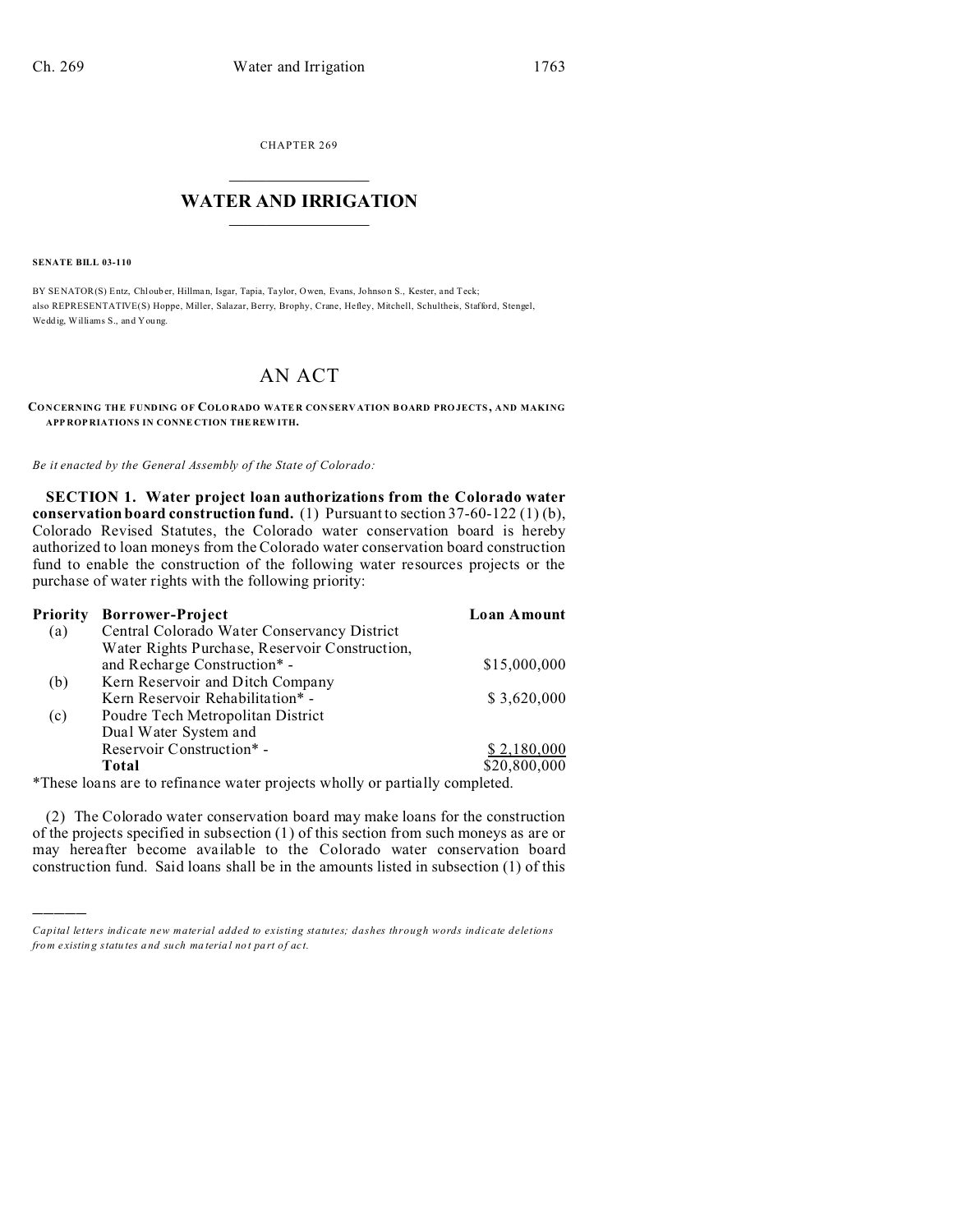1764 Water and Irrigation Ch. 269

section plus or minus such amounts, if any, as may be justified by reason of ordinary fluctuations in construction costs as indicated by the engineering cost indices applicable to the types of construction required for each project or as may be justified by reason of changes in the plans for a project due to differing or unforeseen site conditions, errors or omissions in the plans and specifications, changes instituted by regulatory agencies, or changes in material quantities beyond contract limits.

(3) Pursuant to section 37-60-120 (1), Colorado Revised Statutes, the board shall require such terms and conditions in such contracts as will ensure repayment of funds made available by it. The board shall not disburse any moneys for any loan authorized by subsection (1) of this section unless and until it is satisfied, at its sole discretion, that the recipient of any such loan will be able to make repayment pursuant to the terms and conditions established by the board and by subsection (1) of this section.

**SECTION 2. Water project loan authorizations from the severance tax trust fund perpetual base account.** (1) Pursuant to section 39-29-109 (1) (a) (I), Colorado Revised Statutes, the Colorado water conservation board is hereby authorized to loan moneys from the severance tax trust fund perpetual base account to enable the construction of the following water resources projects with the following priority:

| <b>Priority</b> | <b>Borrower-Project</b>            | Loan Amount  |
|-----------------|------------------------------------|--------------|
| (a)             | Mancos Water Conservancy District  |              |
|                 | Water System Rehabilitation* -     | \$5,486,531  |
| (b)             | Little Thompson Water District     |              |
|                 | Dry Creek Reservoir Construction - | \$3,937,500  |
| (c)             | Central Weld County Water District |              |
|                 | Dry Creek Reservoir Construction - | \$3,937,500  |
|                 | Total                              | \$13,361,531 |

\* This loan is to refinance water projects wholly or partially completed.

(2) The Colorado water conservation board may make loans for the construction of the projects specified in subsection (1) of this section from such moneys as are or may hereafter become available to the severance tax trust fund perpetual base account. Said loans shall be in the amounts listed in subsection (1) of this section plus or minus such amounts, if any, as may be justified by reason of ordinary fluctuations in construction costs as indicated by the engineering cost indices applicable to the types of construction required for each project or as may be justified by reason of changes in the plans for a project due to differing or unforeseen site conditions, errors or omissions in the plans and specifications, changes instituted by regulatory agencies, or changes in material quantities beyond contract limits.

(3) Pursuant to section 37-60-120 (1), Colorado Revised Statutes, the board shall require such terms and conditions in such contracts as will ensure repayment of funds made available by it. The board shall not disburse any moneys for any loan authorized by subsection (1) of this section unless and until it is satisfied, at its sole discretion, that the recipient of any such loan will be able to make repayment pursuant to the terms and conditions established by the board and by subsection (1) of this section.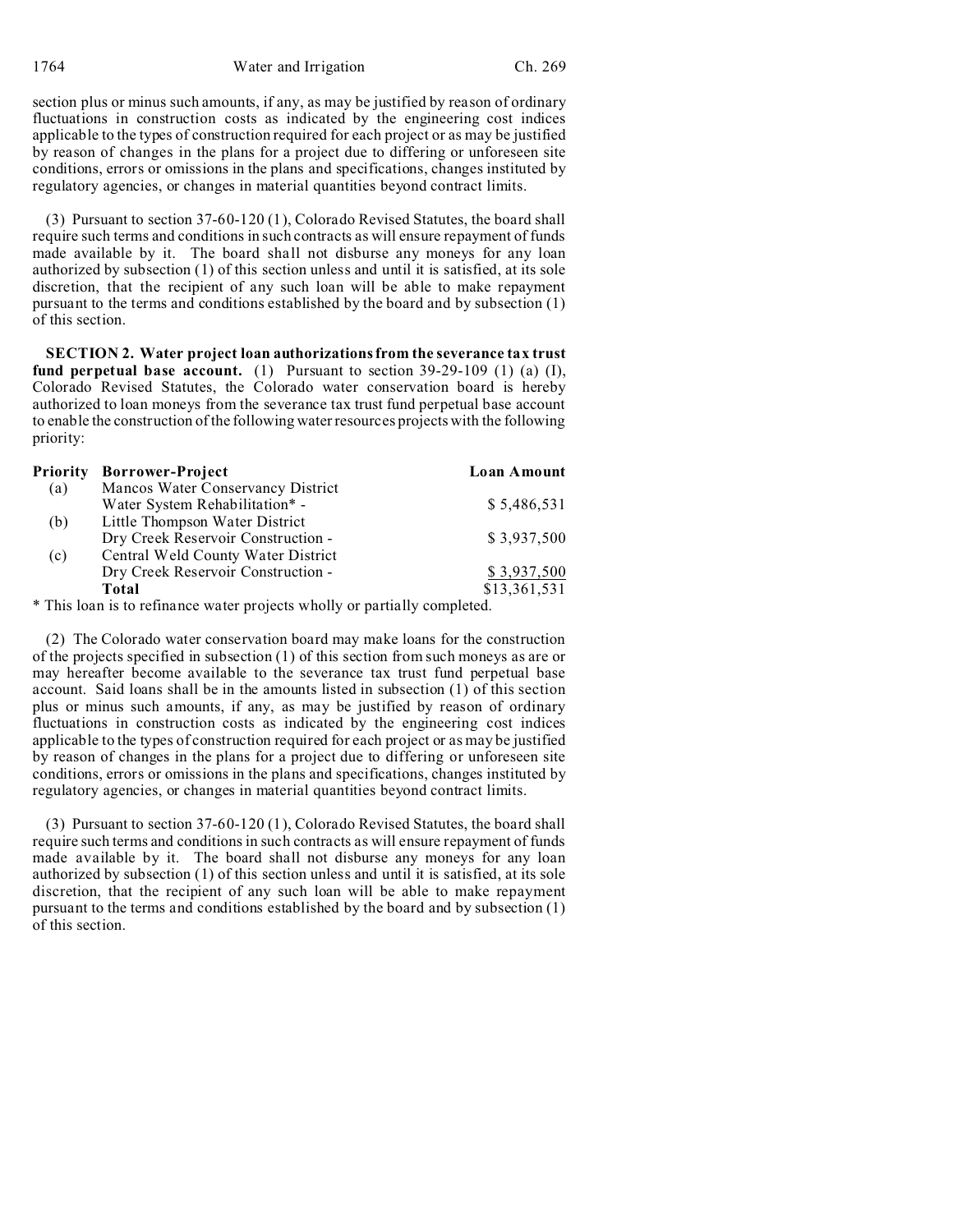| <b>SECTION 3. Decreases to prior water project loan authorizations from the</b> |  |
|---------------------------------------------------------------------------------|--|
| Colorado water conservation board construction fund.                            |  |

| <b>Borrower-</b>                   | Prior            | Prior     |                 | Amount    |  |
|------------------------------------|------------------|-----------|-----------------|-----------|--|
| Project                            | <b>Authority</b> | Amount    | <b>Decrease</b> | Remaining |  |
| Pine River                         | HB 00-1419       | \$300,000 | \$300,000       | \$0       |  |
| <b>Irrigation District</b>         |                  |           |                 |           |  |
| <b>Rural Domestic Water System</b> |                  |           |                 |           |  |
| Totals                             |                  | \$300,000 | \$300,000       | \$0       |  |

**SECTION 4. Decreases to prior water project loan authorizations from the severance tax trust fund perpetual base account.**

| Borrower-                    | Prior            | Prior    |          | Amount    |
|------------------------------|------------------|----------|----------|-----------|
| Project                      | <b>Authority</b> | Amount   | Decrease | Remaining |
| Town of Ridgway - HB 00-1419 |                  | \$77,000 | \$77,000 | S0        |
| Raw Water Pipeline           |                  |          |          |           |
| Totals                       |                  | \$77,000 | \$77,000 | S0        |

**SECTION 5. Colorado water conservation board data collection appropriation.** (1) In addition to any other appropriation, there is hereby appropriated, out of any moneys in the Colorado water conservation board construction fund not otherwise appropriated, to the Colorado water conservation board, the sum of two hundred thirty-one thousand dollars (\$231,000), or so much thereof as may be necessary, for satellite monitoring and data collection efforts related to instream flow monitoring, compact protection, and decision support systems.

(2) The moneys appropriated in subsection (1) of this section shall remain available for the designated purposes until they are fully expended.

**SECTION 6. Satellite monitoring system maintenance - appropriation.** (1) In addition to any other appropriation, there is hereby appropriated, out of any moneys in the Colorado water conservation board construction fund not otherwise appropriated, to the department of natural resources for allocation to the division of water resources, the sum of four hundred three thousand dollars (\$403,000), or so much thereof as may be necessary, for the maintenance of the satellite monitoring system established and operated pursuant to section 37-80-102 (10), Colorado Revised Statutes, and data collection efforts related to flood forecasting and warning.

(2) The moneys appropriated in subsection (1) of this section shall remain available for the designated purposes until they are fully expended.

**SECTION 7. Instream flow decision support system - appropriation.** (1) In addition to any other appropriation, there is hereby appropriated, out of any moneys in the Colorado water conservation board construction fund not otherwise appropriated, to the Colorado water conservation board, the sum of four hundred forty thousand dollars (\$440,000) to implement the instream flow decision support system by retaining a contractor to develop the necessary databases and collect the required water resources information for the planning, management, and modeling decision support system-based tools to complement the Colorado decision support system.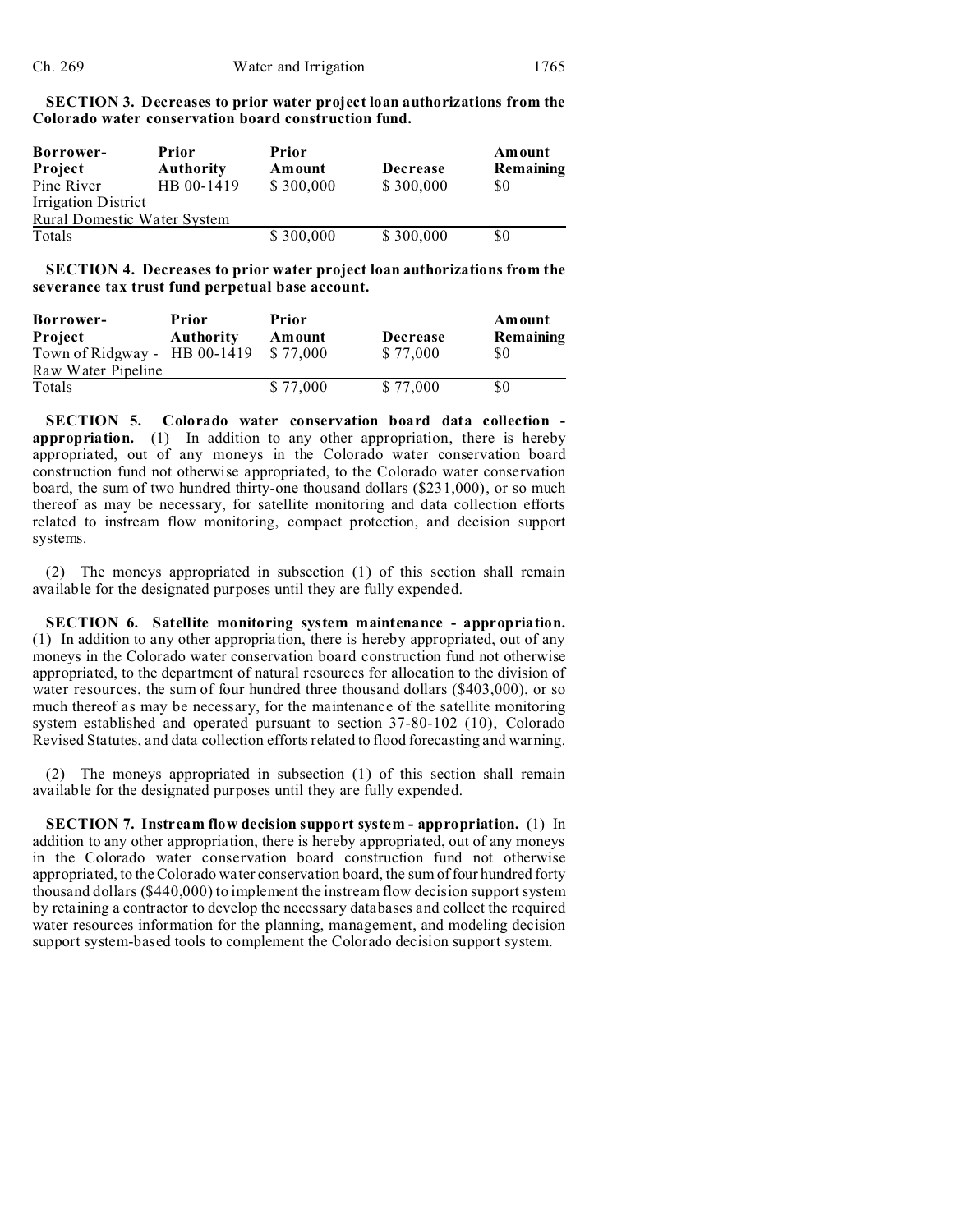(2) The moneys appropriated in subsection (1) of this section shall remain available for the designated purposes until the project is completed.

**SECTION 8. Database pilot program - appropriation.** (1) In addition to any other appropriation, there is hereby appropriated, out of any moneys in the Colorado water conservation board construction fund not otherwise appropriated, to the Colorado water conservation board, the sum of seventy-five thousand dollars (\$75,000) to develop the database pilot program by retaining a contractor to review the Colorado water conservation board databases and recommend a comprehensive plan to consolidate and upgrade the databases to meet future water planning needs involving project loans, water rights management, litigation, and floodplain designations.

(2) The moneys appropriated in subsection (1) of this section shall remain available for the designated purposes until the project is completed.

**SECTION 9. Continuation of the Colorado water conservation board document imaging system - appropriation.** (1) In addition to any other appropriation, there is hereby appropriated, out of any moneys in the Colorado water conservation board construction fund not otherwise appropriated, to the Colorado water conservation board, the sum of one hundred fifty thousand dollars (\$150,000), or so much thereof as may be necessary, for the board to continue development of the Colorado water conservation board document imaging system.

(2) The amounts appropriated in this section are in addition to amounts appropriated previously forthe Colorado water conservation board document imaging system. The moneys appropriated in subsection (1) of this section shall remain available for the designated purposes until the project is completed.

**SECTION 10. Colorado floodplain map modernization - appropriation.** (1) In addition to any other appropriation, there is hereby appropriated, out of any moneys in the Colorado water conservation board construction fund not otherwise appropriated, to the Colorado water conservation board, the sum of five hundred thousand dollars (\$500,000), or so much thereof as may be necessary, to assist with the preparation of revised and improved floodplain studies and maps for communities throughout Colorado and participate in federally sponsored floodplain map modernization activities.

(2) The moneys appropriated in subsection (1) of this section shall remain available for the designated purposes until the project is completed.

**SECTION 11. Cache La Poudre river floodway project - appropriation.** (1) The Colorado water conservation board is hereby authorized to participate in a floodplain improvement feasibility study along the Cache La Poudre river in the City of Greeley. The purposes of the study are to define specific improvement projects to reduce flood damage, restore the riparian environment, create recreation opportunities, improve water quality, and other associated environmental watershed and floodplain enhancements. The scope of work for the project will be developed by the board in consultation with the City of Greeley and the United States army corps of engineers.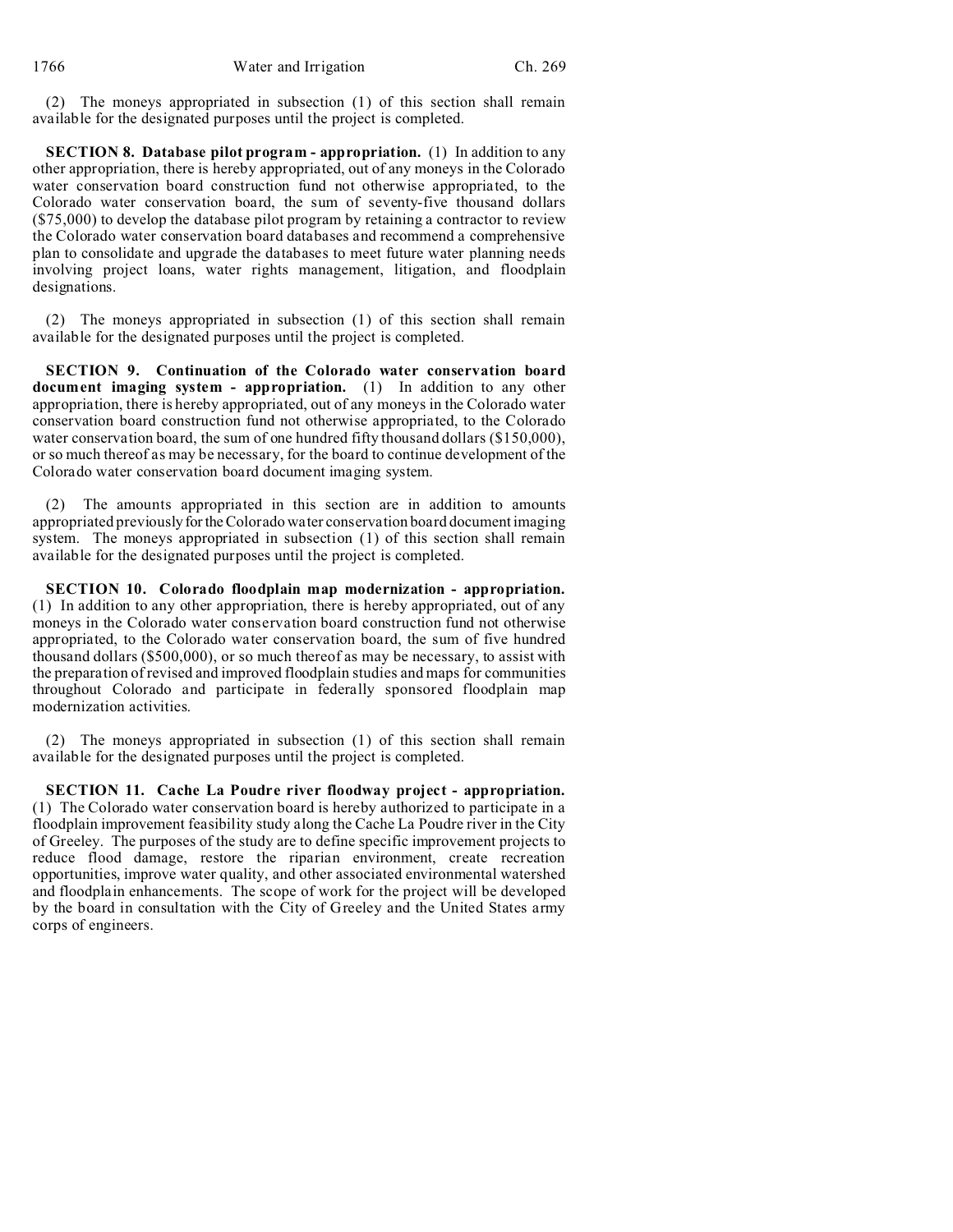(2) In addition to any other appropriation, there is hereby appropriated, out of any moneys in the Colorado water conservation board construction fund not otherwise appropriated, to the Colorado water conservation board for allocation to the United States army corps of engineers, the sum of one hundred fifty thousand dollars (\$150,000), or so much thereof as may be necessary, for costs associated with the completion of the Cache La Poudre river floodway feasibility study.

(3) The moneys appropriated in subsection (2) of this section shall remain available for the designated purposes until the project is completed.

**SECTION 12. Technical assistance to covered entities - appropriation.** (1) The Colorado water conservation board is hereby authorized to contract with a responsible contractor for the purpose of reviewing the technical standards used in preparing water conservation plans, identifying and prioritizing covered entities, and developing strategies to provide technical assistance to those prioritized entities. The study is to be conducted in fiscal years 2003-04 and 2004-05.

(2) In addition to any other appropriation, there is hereby appropriated, out of any moneys in the Colorado water conservation board construction fund not otherwise appropriated, to the Colorado water conservation board, the sum of two hundred ninety-five thousand dollars (\$295,000), or so much thereof as may be necessary, to conduct the technical assistance to covered entities.

(3) The moneys appropriated in subsection (2) of this section shall remain available for the designated purposes until June 30, 2005.

**SECTION 13. Gunnison river streamflow transit loss cooperative study.** (1) The Colorado water conservation board is hereby authorized to participate in a stream gain/loss study along the Gunnison river upstream of the city of Grand Junction, Colorado. The purpose of the study is to describe the quantity, timing, and causes of streamflow gains and losses in order to more efficiently manage reservoirs, administer water rights, and implement endangered species programs. The board in consultation with the United States geological survey will develop the project scope of work.

(2) In addition to any other appropriation, there is hereby appropriated, out of any moneys in the Colorado water conservation board construction fund not otherwise appropriated, to the Colorado water conservation board for allocation to the United States geological survey, the sum of fifty-nine thousand four hundred sixty dollars (\$59,460), or so much thereof as may be necessary, for costs associated with the completion of the Gunnison river streamflow study.

(3) The moneys appropriated in subsection (2) of this section shall remain available for the designated purposes until the project is completed.

**SECTION 14. Statewide water supply initiative - appropriation.** (1) The Colorado water conservation board is hereby authorized to contract with a responsible contractor for the purpose of preparing a reconnaissance-level study of a statewide water supply initiative. The initiative will investigate all aspects of water supply and water demand in Colorado over the next thirty years by evaluating water supply and water management project alternatives in each river basin of the state,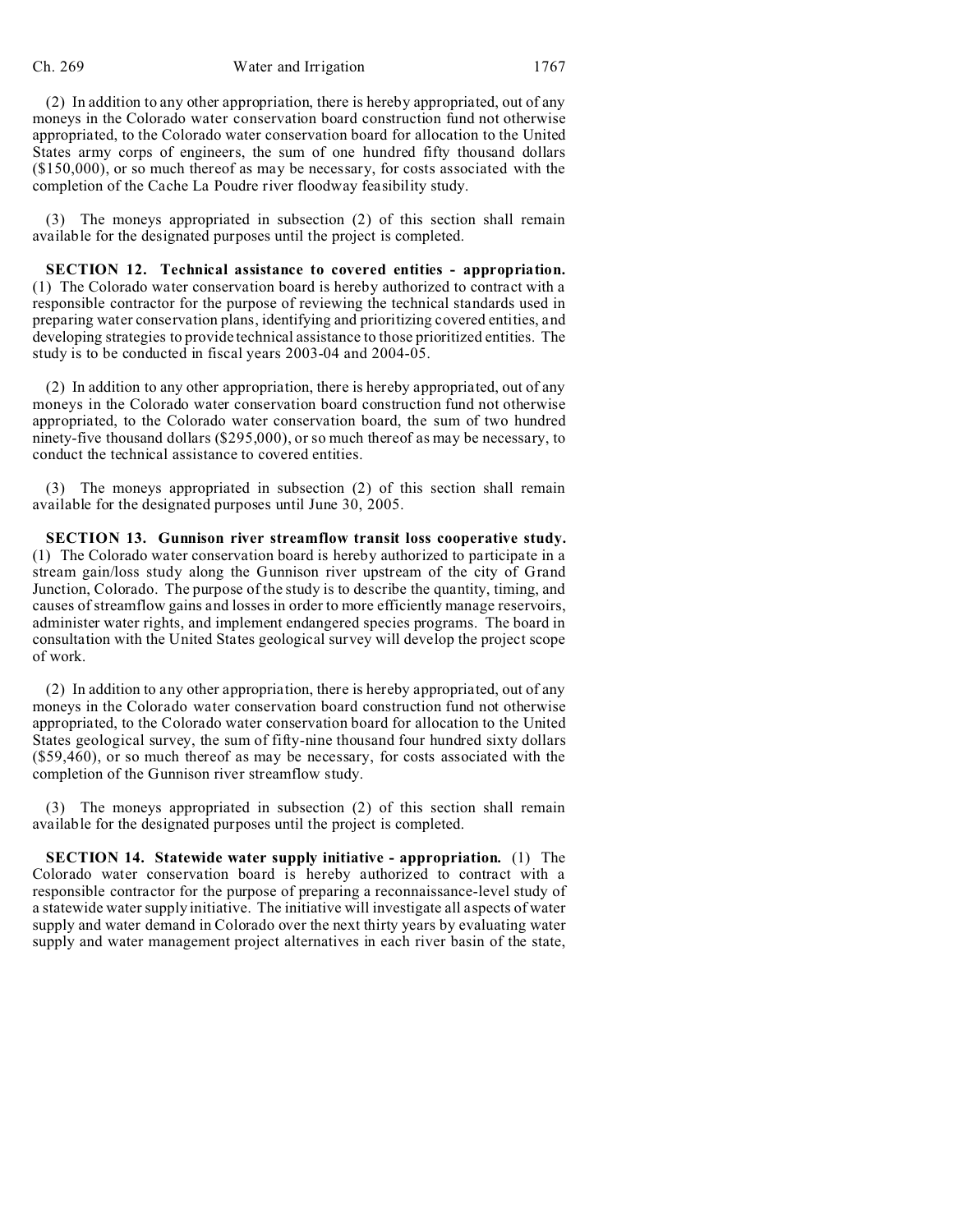1768 Water and Irrigation Ch. 269

formulating water development strategies for the implementation of the most promising alternatives in each basin, and building a consensus among the state's water users as to which alternatives and strategies should be pursued for implementation. The initiative is to be conducted in fiscal year 2003-04, with the final report completed by November 15, 2004. Any water development project in the final report shall include consideration of the social, economic, and environmental impacts caused by the project. The board shall provide the report to the senate agriculture, natural resources, and energy committee and the house agriculture, livestock, and natural resources committee of the general assembly on or before December 1, 2004.

(2) In addition to any other appropriation, there is hereby appropriated, out of any moneys in the Colorado water conservation board construction fund not otherwise appropriated, to the Colorado water conservation board, the sum of three million dollars (\$3,000,000), or so much thereof as may be necessary, to conduct the statewide water supply initiative.

(3) The moneys appropriated in subsection (2) of this section shall become available upon passage and approval of this act and shall remain available for the designated purposes until the project is completed.

**SECTION 15. Colorado river return reconnaissance study - appropriation.** (1) The Colorado water conservation board is hereby authorized to contract with a responsible contractor for the purpose of preparing a reconnaissance-level study to address all physical, logistical, environmental, financial, legal, and institutional aspects, including public input, of the construction of a large-scale water delivery system from the Colorado river near the Utah border, recognizing future water needs in each of the subbasins of the Colorado river, such water to be utilized in the South Platte, Arkansas, and Colorado river basins. The study is to be conducted in 2003, with the final report completed by November 15, 2003. The board shall provide the report to the senate agriculture, natural resources, and energy committee and the house agriculture, livestock, and natural resources committee of the general assembly on or before November 15, 2003.

(2) In addition to any other appropriation, there is hereby appropriated, out of any moneys in the Colorado water conservation board construction fund not otherwise appropriated, to the Colorado water conservation board, the sum of five hundred thousand dollars (\$500,000), or so much thereof as may be necessary, to conduct a study of the Colorado river return project.

**SECTION 16. Restoration of small project feasibility study grant fund balance.** The state treasurer shall transfer a total of two hundred thousand dollars (\$200,000), or so much thereof as may be necessary, from the unreserved cash in the Colorado water conservation board construction fund to the small project feasibility study grant fund in order to restore the balance in the small project feasibility study grant fund to two hundred thousand dollars (\$200,000).

**SECTION 17. Restoration of emergency infrastructure repair loan fund balance.** The state treasurer shall transfer a total of two million dollars (\$2,000,000), or so much thereof as may be necessary, from the unreserved cash in the Colorado water conservation board construction fund to the emergency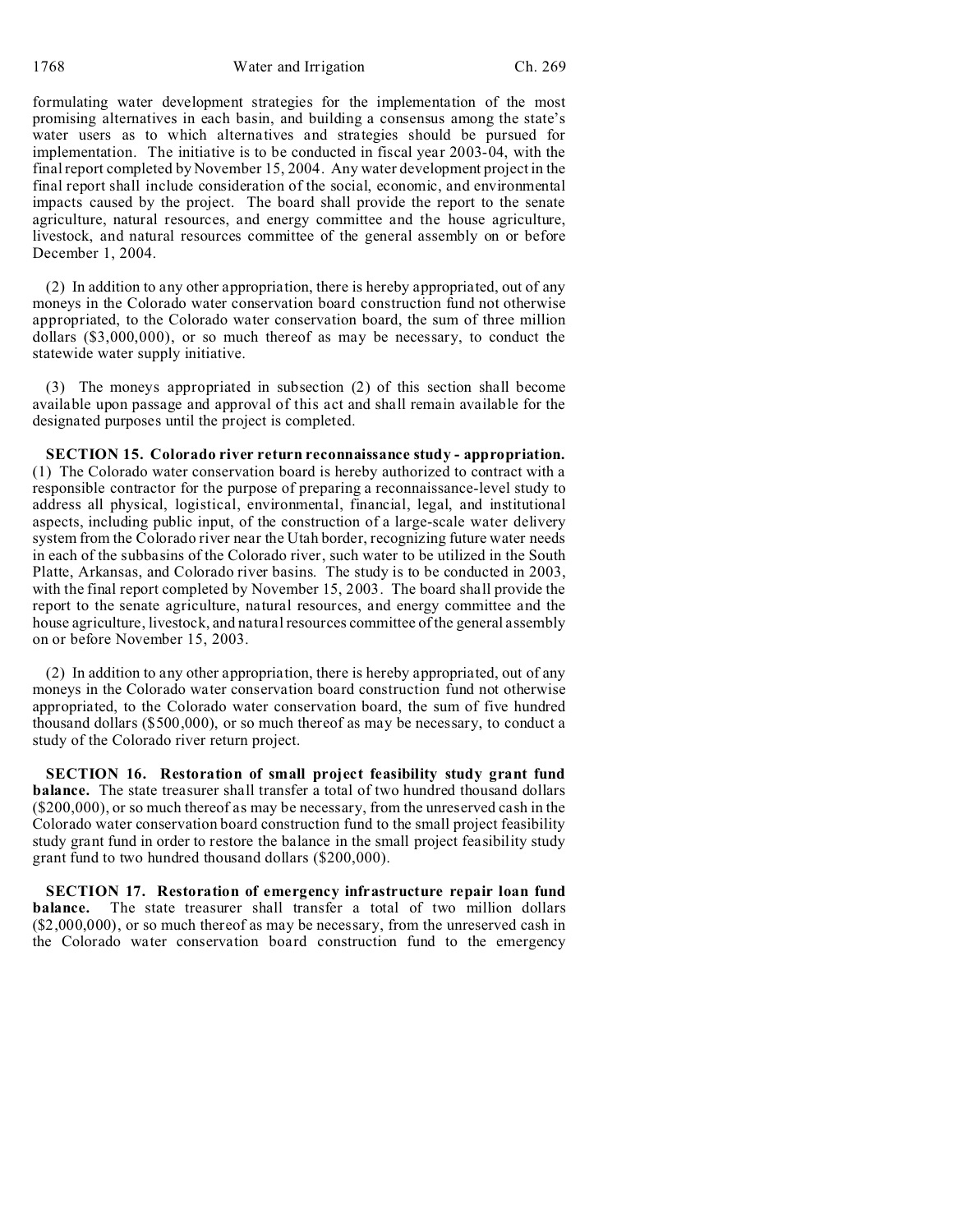infrastructure repair loan fund in order to restore the balance in the emergency infrastructure repair loan fund to two million dollars (\$2,000,000).

**SECTION 18. Restoration of flood response fund balance.** The state treasurer shall transfer a total of one hundred fifty thousand dollars (\$150,000), or so much thereof as may be necessary, from the unreserved cash in the Colorado water conservation board construction fund to the flood response fund in order to restore the balance in the flood response fund to one hundred fifty thousand dollars (\$150,000).

**SECTION 19.** 37-60-121 (2.5), (3) (b), and (6) (d) (II) (B), Colorado Revised Statutes, are amended to read:

**37-60-121. Colorado water conservation board construction fund - creation of - nature of fund - funds for investigations - contributions - use for augmenting the general fund - funds created.** (2.5) (a) The board is authorized to expend, pursuant to continuous appropriation and subject to the requirements of paragraph (b) of this subsection  $(2.5)$ , a total sum not to exceed four million dollars THE BALANCE OF from the litigation fund, which is hereby created, for the purpose of ENGAGING IN litigation:

(I) In support of water users whose water supply yield is or may be diminished or the cost of said yield is or may be materially increased as a result of conditions imposed or which THAT may be imposed, including but not limited to by-pass flows, by any agency of the United States on permits for existing or reconstructed water facilities located on federally owned lands; or

(II) To oppose an application of a federal agency for an instream flow right that is not in compliance with Colorado law for establishing instream flow rights;

(III) TO DEFEND AND PROTECT COLORADO'S ALLOCATIONS OF WATER IN INTERSTATE STREAMS AND RIVERS; AND

(IV) TO ENSURE THE MAXIMUM BENEFICIAL USE OF WATER FOR PRESENT AND FUTURE GENERATIONS BY ADDRESSING IMPORTANT QUESTIONS OF FEDERAL LAW.

(b) Pursuant to the spending authority set forth in paragraph (a) of this subsection (2.5), moneys may be expended from the litigation fund at the discretion of the board if:

(I) WITH RESPECT TO LITIGATION, the Colorado attorney general requests that the board authorize the expenditure of moneys in a specified amount not to exceed four million dollars THE BALANCE OF THE FUND for the costs of litigation associated with an on-going lawsuit and: ONE OR MORE SPECIFICALLY IDENTIFIED LAWSUITS MEETING THE CRITERIA SET FORTH IN PARAGRAPH (a) OF THIS SUBSECTION (2.5);

(A) The characteristics of the lawsuit meet the criteria set forth in paragraph  $(a)$ of this subsection (2.5) and presents a question of law which is of a general statewide interest the resolution of which may prevent further litigation; and

(B) The board, in its own discretion, determines that it would be in the best interest of the state and the water users in the state to intervene; and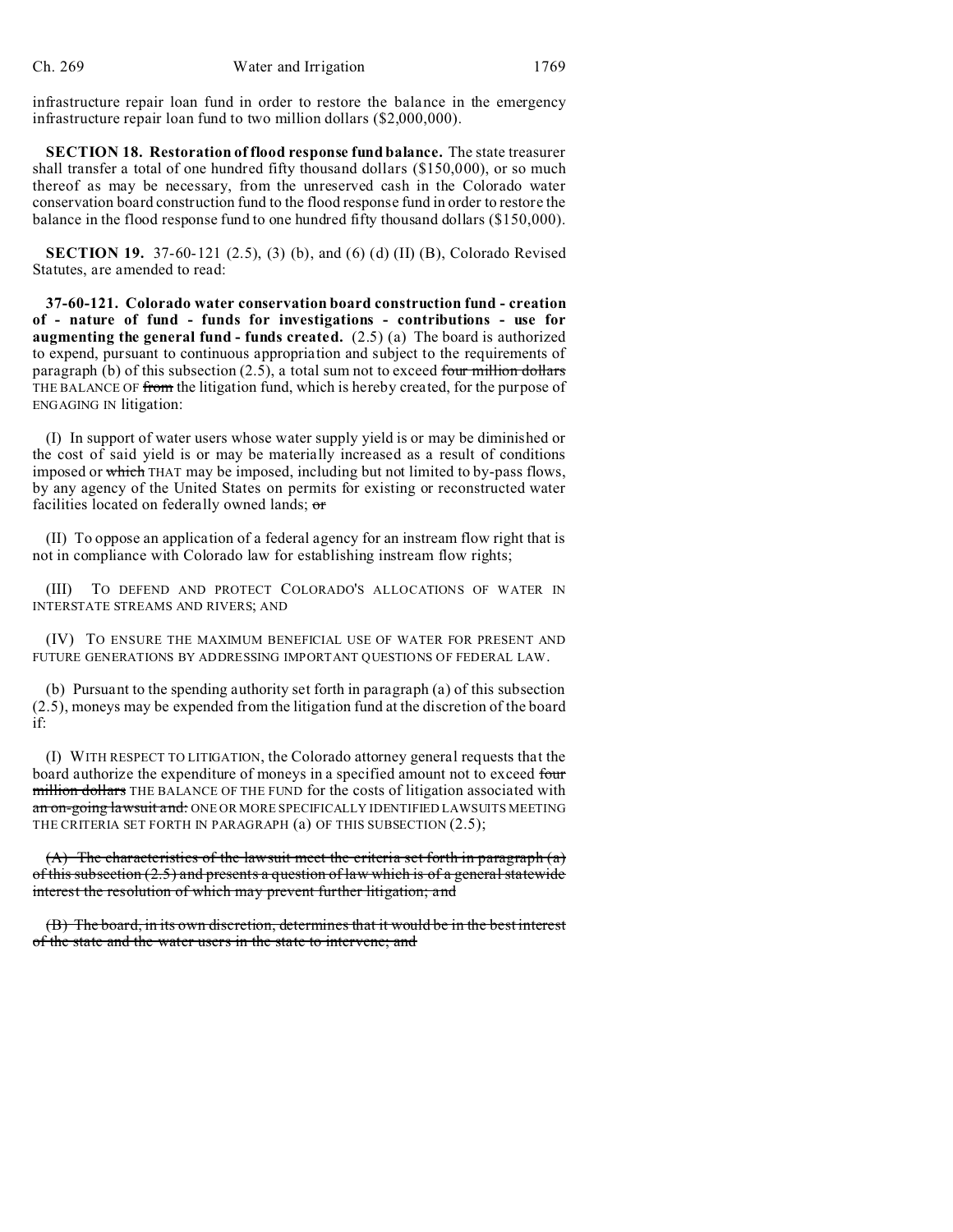(II) The appropriations to the department of law are inadequate for the attorney general to complete litigation of the lawsuit.

(c) Any interest earned on the moneys in the litigation fund shall be credited on an annual basis to the Colorado water conservation board construction LITIGATION fund created in subsection  $(1)$  of this section PARAGRAPH (a) OF THIS SUBSECTION (2.5).

(d) The board, in conjunction with the attorney general, shall report annually to the senate agriculture, and natural resources, AND ENERGY committee and the house of representatives agriculture, livestock, and natural resources committee on any litigation that involves the use of any moneys from the litigation fund created in paragraph (a) of this subsection (2.5).

(e) Any moneys remaining in the litigation fund at such time as the general assembly acts to close the fund shall be credited to the Colorado water conservation board construction fund created in subsection (1) of this section.

(f) (Deleted by amendment, L. 2001, p. 690, § 27, effective May 30, 2001.)

(3) (b)  $\overline{0}$  THE BOARD MAY accept, allocate, expend, and otherwise use contributions and donations of money, property, or equipment from any source to carry out the purposes of this article and section 37-92-102 (3). Such contributions are hereby continuously appropriated to the board for the purposes established by this section.

(6) As of July 1, 1988, and July 1 of each year thereafter through July 1, 1996, fifty percent of the sum specified in this subsection (6) shall accrue to the fish and wildlife resources fund, which fund is hereby created, twenty-five percent of such sum shall accrue to the Colorado water conservation board construction fund, and twenty-five percent of such sum shall accrue to the Colorado water resources and power development authority. The state treasurer and the controller shall transfer such sum out of the general fund and into said fish and wildlife resources fund and to the authority as moneys become available in the general fund during the fiscal year beginning on said July 1. Transfers between funds pursuant to this subsection (6) and subsection (7) of this section shall not be deemed to be appropriations subject to the limitations of section 24-75-201.1, C.R.S. Subject to the provisions of subsection (7) of this section, the amount that shall accrue pursuant to this subsection (6) shall be as follows:

(d) On July 1, 1994, thirty million dollars. In distributing said sum, the formula in the introductory portion to this subsection (6) shall not apply, and said sum shall accrue as follows:

(II) (B) Two hundred seventy-eight thousand eight hundred twenty-eight dollars of the sum specified in sub-subparagraph  $(A)$  of this subparagraph  $(H)$  may be expended exclusively for purposes related to the Wolford Mountain Reservoir project, previously known as the "Muddy Creek project".

**SECTION 20.** 37-60-122 (1) (b), Colorado Revised Statutes, is amended to read:

**37-60-122. General assembly approval.** (1) Moneys in the Colorado water